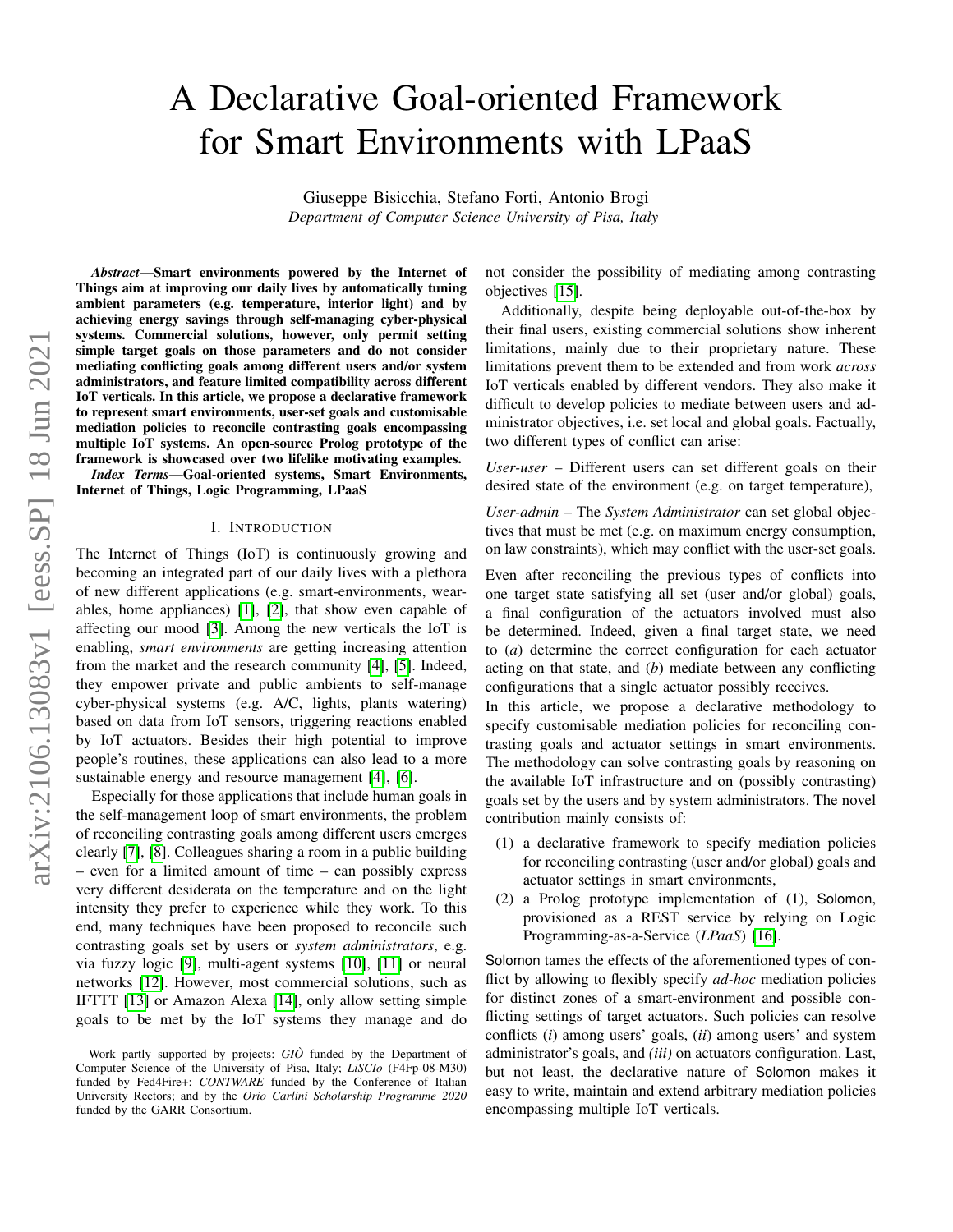The rest of this article is organised as follows. After illustrating two motivating examples (Sect. [II\)](#page-1-0), we give some background on Prolog (Sect. [III\)](#page-1-1). Then, we present our methodology for goal mediation and its prototype (Sect. [IV\)](#page-2-0), showcasing them over the first motivating example. The full prototype is subsequently assessed over the second motivating example (Sect. [V\)](#page-5-0). Finally, we discuss some closely related work (Sect. [VI\)](#page-6-0) before concluding (Sect. [VII\)](#page-7-16).

## II. MOTIVATING EXAMPLES

<span id="page-1-0"></span>In this section, we illustrate two scenarios from smart environments to better highlight the need for reasoning solutions capable of mediating among contrasting goals and encompassing different IoT verticals. The first scenario considers a room in a *Smart Home* (Sect. [II-A\)](#page-1-2), while the second scenario, on a larger scale, considers a floor of a *Smart Building* made of many offices and rooms (Sect. [II-B\)](#page-1-3). Both examples consider two main stakeholders:

*User* – a human or digital agent that can set goals on the ambient around them, aiming at creating the most comfortable environment for them to live in,

*System Administrator* – a human or digital agent that can define conflict resolution policies, and set global goals on the smart environment (e.g. on energy saving).

#### <span id="page-1-2"></span>*A. Smart Home*

Consider a shared room in a student apartment, equipped with three lights – a main light, a bed light and a corner light – and an A/C system. In this case, depending on the time of day and the activity that is taking place (e.g. studying, watching a film, reading a book), different lighting configurations could be required. Conflicts might arise as, for instance, it can happen that Alice wants to watch a movie while Bob is still studying in the same room. Moreover, Alice might prefer to stay in a cool room (20◦C) while Bob prefers a warmer ambient (26◦C).

Natural questions raised by the above scenario are:

- *Is it possible to find a configuration of the three lights which allows Alice and Bob to comfortably carry on their different activities?*
- *Is it possible to find a configuration of the A/C system which mediates among the preferences of Bob and Alice on the environment temperature?*

## <span id="page-1-3"></span>*B. Smart Building*

Consider now the smart building floor sketched in Fig. [1,](#page-1-4) consisting of a West and East wings. The West wing is exposed to light most of the day while the East wing is less illuminated. In each wing, there are 5 rooms (4 single and one shared), the single rooms in pairs share the air conditioning system and the relative temperature sensor. Also, each room has a large light and a desk light and a brightness sensor. The shared rooms have two large lights and their air conditioning system as well as a temperature sensor and a brightness sensor. Additionally, the first single room in the East wing has also a small heater. Finally, each user has assigned a single room and has full access to both shared. Furthermore, targeting sustainability, company policies require that the temperature in the environment stays within 18◦C and 22◦C in autumn and winter, and between 24◦C and 28◦C in spring and summer. Also in these settings, some questions arise such as:



<span id="page-1-4"></span>Fig. 1. An example of *Smart Building*

- Q1 *How to describe the available Smart Building so that it is possible to apply ad-hoc policies for the West and East wings?*
- Q2 *How can we specify policies to manage temperature and brightness in the different rooms of the building, handling conflicts so to ensure the comfort of its inhabitants and to meet sustainability policies?*
- Q3 *Once a target state has been found for a specific room, how to determine suitable settings of the available (shared and non-shared) actuators to achieve it?*

All questions raised above highlight the need for novel models and methodologies to flexibly manage smart environments, such as the one we propose in this article. In the next section, we will detail our proposal by relying on the *Smart Home* example. The *Smart Building* example will be used instead in Sect. [V](#page-5-0) to assess the methodology over a larger scale scenario.

#### III. BACKGROUND: PROLOG & LPAAS

<span id="page-1-1"></span>Prolog is a logic programming language as it is based on firstorder logic. A Prolog program is a finite set of *clauses* of the form:

stating that a holds when b1  $\wedge \cdots \wedge$  bn holds, where n>0 and a, b1, ..., bn are atomic literals. Clauses can also contain inclusive disjunctions (i.e. logic ORs) among literals bi and bj, represented by bi; bj. Clauses with empty condition are also called *facts*. Prolog variables begin with upper-case letters, lists are denoted by square brackets, and negation by  $\$ +.

Recently, Calegari et al. [\[16\]](#page-7-15) have proposed to realise *LPaaS*, offering a flexible and lightweight inference engine as a REST service. *LPaaS* wraps a Prolog engine inside a REST server to manage incoming requests consistently. Such a service offers a well-defined API to upload Prolog facts and clauses that solve a domain-specific problem, to trigger reasoning over them, and to obtain computed solutions. LPaaS can be easily configured to handle stateful and stateless reasoning tasks, with static or dynamic knowledge bases.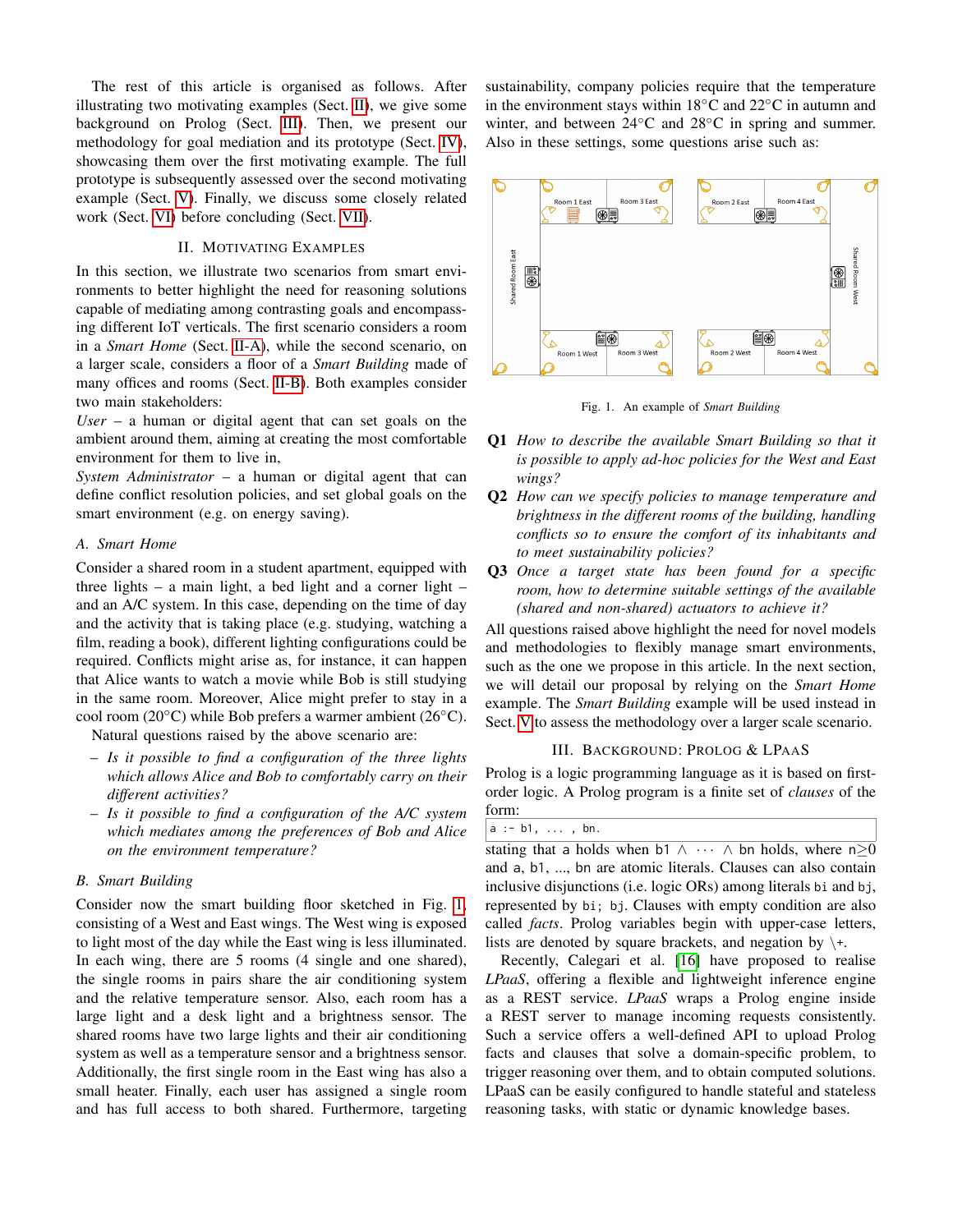Overall, *LPaaS* aims at enabling a plethora of different applications among ubiquitous and smart IoT systems, e.g. domestic robot assistants, smart kitchens to handle food supply based on user preferences, reasoning in sensor networks. Particularly, [\[17\]](#page-7-17) shows how *LPaaS* is well-suited for smart IoT applications and complex wireless networks, thanks to its high interoperability and customisation.

#### IV. METHODOLOGY AND PROTOTYPE

<span id="page-2-0"></span>In this section, we illustrate Solomon, a declarative framework featuring autonomic goal mediation in smart environments, in presence of multiple users. The framework is prototyped and open-sourced<sup>[1](#page-2-1)</sup> in Prolog, using *LPaaS*. We first give an overview of the architecture we foresee for Solomon to be deployed (Sect. [IV-A\)](#page-2-2), then we detail the model (Sect. [IV-B\)](#page-2-3) and methodology (Sect. [IV-C\)](#page-3-0) underlying our framework.

#### <span id="page-2-2"></span>*A. Overview*

Fig. [2](#page-2-4) gives a bird's-eye view of the architecture of Solomon. Solomon interacts with a *smart environment*, consisting of IoT sensors and actuators (or the services they are wrapped in). Indeed, Solomon periodically receives updated *data* from the sensors deployed in the smart environment, depending on which it can trigger suitable *actions* for the available actuators.



<span id="page-2-4"></span>Fig. 2. Blackbox view of Solomon

Both *users* and *system administrators* interact with Solomon, through the *LPaaS* API or through available UIs. On one hand, users can declare *goals* on the target state they wish to experience while being in the smart environment. On the other hand, system administrators can declare global mediation policies to solve user-user conflicts, to set global goals and solve user-admin conflicts, and to determine actuator configurations useful to reach a target state for the smart environment, after goal mediation. Note that Solomon is provisioned as a service, enabled by an *LPaaS* engine, which allows (*i*) to easily integrate it with other pieces of software such as user interfaces (UIs) or mobile applications and (*ii*) to deploy it either to Cloud or Edge servers, depending on the usage context.

## <span id="page-2-3"></span>*B. Model*

*Smart Environment.* To model smart environments, we first build up a dictionary of all types of environmental parameters we can monitor (via sensors) and/or act upon (via actuators).

<span id="page-2-1"></span><sup>1</sup>Freely available at: https://github.com/di-unipi-socc/Solomon

We call *property types* the elements in such a dictionary, assuming they are declared as in

### propertyType(TypeId).

where TypeId is a literal value denoting the unique property type identifier. Given a propertyType we can then define actuators and sensors that sense or operate on that.

Actuators are declared as in

actuator(ActuatorId, TypeId).

where ActuatorId is the unique actuator identifier and TypeId the associated property type.

Analogously, sensors are declared as in:

sensor(SensorId, TypeId).

where SensorId is the unique sensor identifier and TypeId is the associated property type. Environmental values monitored by each sensor are denoted by

sensorValue(SensorId, Value).

where Sensor<sub>Id</sub> identifies the sensor and Value is the last value it read.

Example. Based on the above, the shared room of the *Smart Home* example of Sect. [II-A](#page-1-2) can be declared as in

| propertyType(light).          |
|-------------------------------|
| propertyType(temp).           |
|                               |
| sensor(brightness, light).    |
| sensor(temperature, temp).    |
| sensorValue(brightness, 20).  |
| sensorValue(temperature, 22). |
|                               |
| actuator(smallLight, light).  |
| actuator(mainLight, light).   |
| actuator(cornerLight, light). |
| $actuator(ac, temp)$ .        |

where two sensors measure two different property types (i.e. temperature and brightness), having three lamps that can act on brightness and the AC system capable of changing the temperature. Please note that the current temperature settles at 22◦C and the brightness at 20 out of 255. System administrators can divide smart environments into different *zones*, which allow distinguishing which global policy to apply to specific sets of sensors and actuators:

zone(ZoneId, MediationPolicy).

where ZoneId is the unique zone identifier and MediationPolicy is the unique identifier of the global management policy the zone is subject to. A zone groups one ore more *property instances*, defining a set of actuators and a set of sensors that operate on a specific property type. A property instance is declared as in

propertyInstance(ZId, PIId, TypeId, Actuators, Sensors).

where ZId identifies the zone to which the instance belongs, PIId is the property instance identifier, TypeId is the propertyType of PIId, Actuators is a list of actuators that operate on the property and Sensors is a list of sensors that monitor it within the zone. All actuators and sensors in a given property instance must have the same property type. The identifier of a property instance is unique only within the zone, allowing for distinct zones to have instances with the same identifier.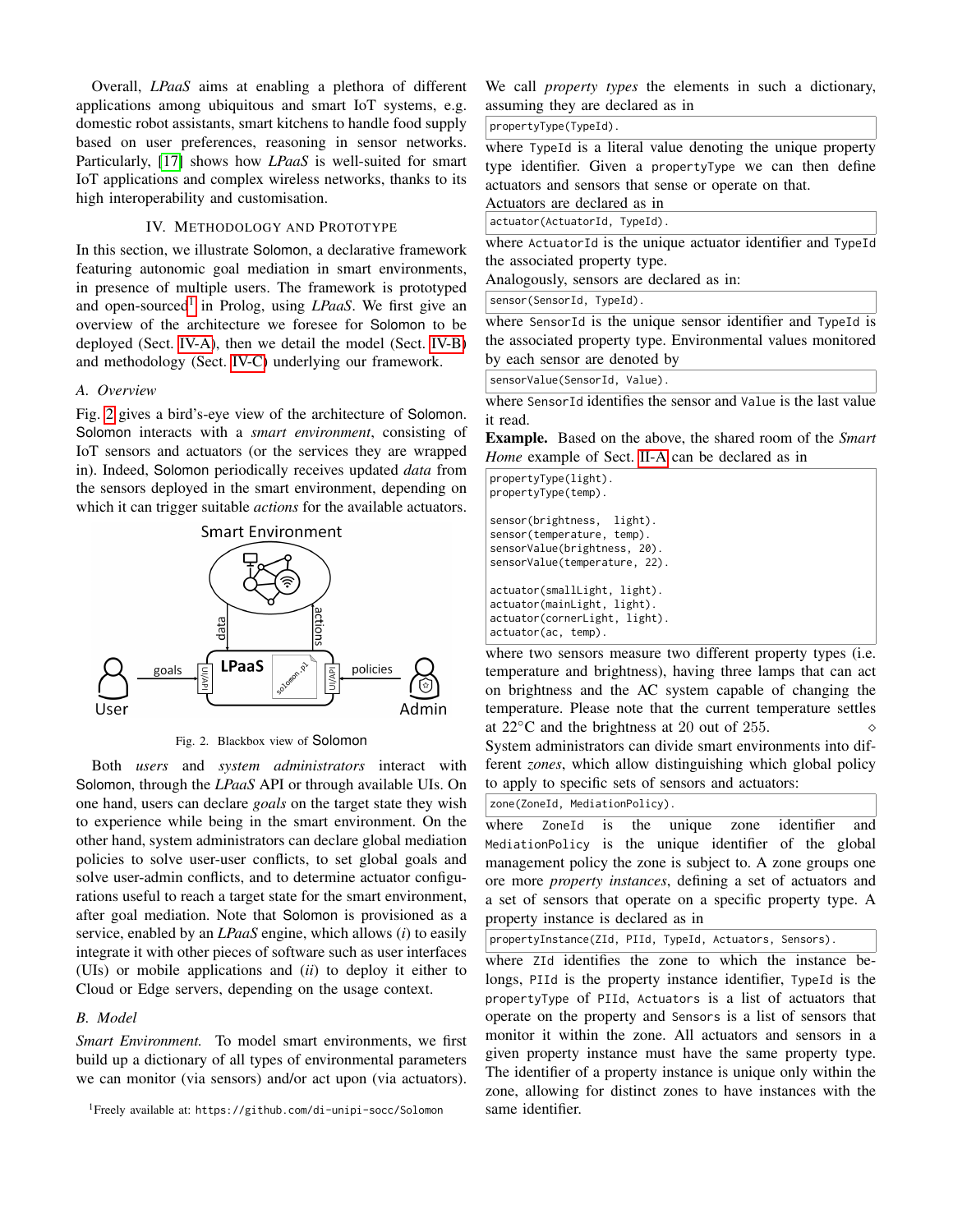Example. The property instances of the *Smart Home* example can be described by declaring a single livingroom zone and, for instance, four property instances as in

It is worth noting that the first three property instances all refer to the light property, grouping the brightness sensor with the lamps needed to realise different settings on such property, e.g. for studying (cornerLight and mainLight), watching a movie (cornerLight and smallLight), or reading a book (smallLight only). The last property instance refers instead to the temp property, grouping to the temperature sensor and the A/C system (i.e. ac).  $\Diamond$ 

*Users and Goals.* A *user* is declared as in

user(UserId, AllowedZones).

where UserId is the unique user identifier and AllowedZones is the list of the zones on which the user can set goals. User *goals* are declared as in

set(UId, ZId, PIId, Value).

where UId is the user identifier, ZId identifies a zone, PIId is one of the property instances of the zone, and Value is the goal expressed by the user on the property instance.

Example. Still following the *Smart Home* scenario, Alice and Bob, and their goals on brightness and temperature are represented as per

Alice aims at setting the movieLight property instance to 20 out of 255 and the roomTemp to 20◦C. Bob, on the contrary, wants to set the studyingLight property instance to 80 out of 255, and the roomTemp to  $26^{\circ}$ C.

# <span id="page-3-0"></span>*C. Reasoner*

The model described up to now denotes the inputs that Solomon receives from the smart environment it manages as well as from its users. Fig. [3](#page-4-0) lists the core code of Solomon, which works in three main steps that constitute the top-down methodology of the proposed framework to determine a target state for a smart environment. Those steps are as follows:

- 1) it *collects all user requests*[2](#page-3-1) that are currently submitted to the system (getRequests/2, line 2) and extracts only those that are valid,
- 2) it *mediates requests* referring to the same property instance by applying the mediation policies specified by

<span id="page-3-1"></span><sup>2</sup>findall(Template, Goal, Result) finds all succesful solutions of Goal and collects the corresponding instantiations of Template in the list Result. If Goal has no solutions then Result is instantiated to the empty list.

the system administrator, so to determine a target state for each policy instance (mediateRequests/2, line 3) by solving all user-user and user-admin conflicts,

3) it finally *determines actions* (i.e. settings) for individual IoT actuators so to achieve the target state, by also resolving possible conflicting actions found for a single actuator (associateActions/2, line 4).

Overall, the react/3 predicate (line 1) returns three lists: the list of all Requests, the list of MediatedRequests containing the target states for each property instance and the list of Actions to perform to reach a final target state. It is worth noting that, while the framework leaves complete flexibility to the system administrators in defining their own mediation policies, it also checks that inputs and outputs of each phase are well-formed (through predicates validMediation/1, line 3, and validActions/1, line 4). This guides the system administrators in their task of writing (formally) valid mediation policies.

*collecting Requests.* First, Solomon collects all the requests through getRequests/2 (line 2, lines 5–9), which determines two lists of tuples (ZId, PIId, Value, UId), where each tuple corresponds to a set(UId, ZId, PIId, Value) with arguments rearranged for easier handling in later stages. The first list Requests contains all current requests from users (line 6). The second one, ValidRequests, only contains valid requests (line  $7-9$ ), i.e. by default<sup>[3](#page-3-2)</sup>, requests for which the zone and the property instance exist, and the zone is among those the user associated with the request can set goals on.

Example. In the *Smart Home* scenario, querying

|                             | ?- getRequests(Requests, ValidRequests).                |
|-----------------------------|---------------------------------------------------------|
| returns the following:      |                                                         |
| $Requests = ValidRequests,$ |                                                         |
|                             | ValidRequests = $[(livingroom, movieLight, 20, alive),$ |
|                             | (livingroom, studyingLight, 80, bob),                   |
|                             | (livingroom, roomTemp, 20, alice),                      |
|                             | (livingroom, roomTemp, 26, bob)].                       |

collecting all requests from Alice and Bob. *Mediating Requests.* Valid requests are then passed to the mediateRequest/3 predicate (line 3) which can be flexibly and freely specified by the system administrator. The objective of this phase is to mediate between the possible conflicting goals of the users by determining one target value for each property instance. The mediateRequests/2 predicate outputs a list MediatedRequests of such values for each property instance, in the form of triples (ZoneId, PropertyInstanceId, Value). Then, the validMediation/1 predicate (lines 3, 10–13) checks that the list contains no duplicates (line 12) and that all requests are still valid after mediation (line 13).

Example. In our *Smart Home* scenario, a possible mediateRequests/2 that simply averages user requests for a same property instance is as follows:

mediateRequests(Requests, Mediated) :-

groupPerPI(Requests, NewRequests),

<span id="page-3-2"></span><sup>3</sup>System administrators can easily extend the concept of *valid request* by including further checks based on domain-specific knowledge, e.g. on the range of allowed values for a given property. This can be done by extending the validRequest/3 predicate exploited by getRequests/2 (line 8).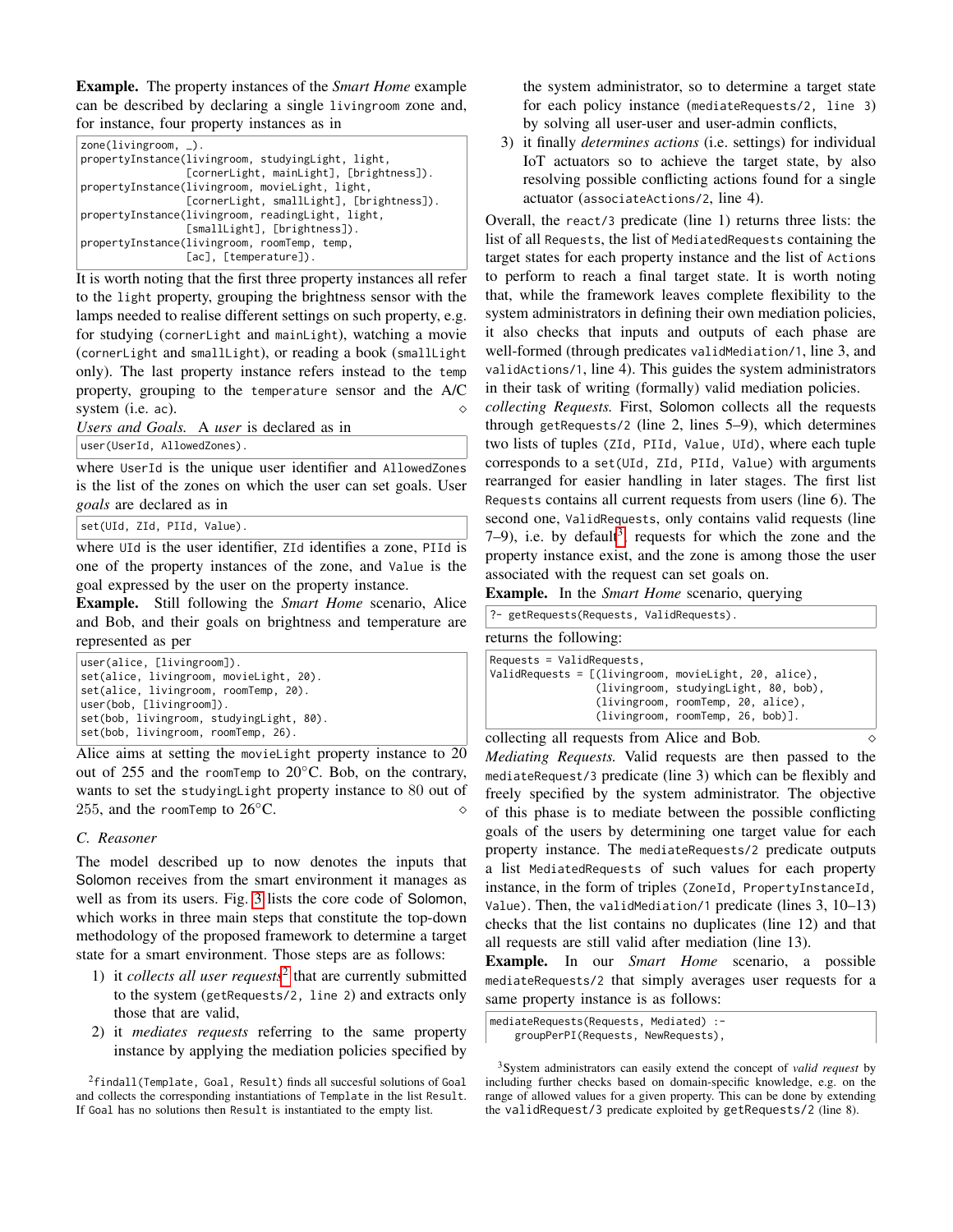

<span id="page-4-0"></span>

```
mediateRequest(NewRequests, Mediated).
mediateRequest([],[]).
mediateRequest([(Z,PI,Rs)|Reqs], [Mediated|OtherMedReqs]) :-
    mediatePI(Z,PI,Rs,Mediated),
    mediateRequest(Reqs, OtherMedReqs).
mediatePI(Z, PI, Ls, (Z, PI, Avg)) :-
    findall(V, member((V,_),Ls), Values), avg(Values,Avg).
```
Input Requests are first grouped per property instance by groupPerPI/2, which returns a list of triples (Z,PI,Rs) where Z and PI identify a property instance and Rs is the list of requests that target it. By recursively scanning such list, mediateRequest/2 exploits mediatePI/4 to average all requests grouped for each property instance.

By querying mediateRequests/4, we obtain

```
Mediated = [(livingroom, movieLight, 20),
             (livingroom, roomTemp, 23),
             (livingroom, studyingLight, 80)].
```
which represents a target state where movieLight and studyingLight are set to 20 and 80 respectively, and roomTemp to 23 $^{\circ}$ C, i.e. the average of Bob and Alice's goals.  $\diamond$ *Determining Actions.* After obtaining a target state for each property instance, Solomon generates a list of actions for available actuators to reach such target. An action is a pair (AId, Value) where AId is the identifier of an actuator and Value is the value it need to be set to. The associatedActions/2 predicate (line 4) inputs a list of mediated requests and returns a list of actions, according to *System Administrator* policies.

The validActions/1 predicate (lines 4, 14–17) checks whether there are no duplicate settings (line 18) and that obtained values are valid according to *System Administrator* policies (line 17), which can check if the configuration for an actuator can factually be implemented, using validValue/1.

Example. A simple policy that computes the setting for each actuator by dividing the target value of a propertyInstance by the number of its actuators, is specified as in

```
associateActions(Requests, ExecutableActions) :-
```
actionsFor(Requests, Actions),

setActuators(Actions, ExecutableActions).

actionsFor([],[]). actionsFor([(Z, PI, V)|Reqs], Actions) : propertyInstance(Z, PI, \_, Actuators, \_), selectActionsForPI(Z, PI, V, Actuators, \_, Actions1), actionsFor(Reqs, Actions2), append(Actions1, Actions2, Actions).

selectActionsForPI(\_, \_, V, Actuators, \_, Actions) : length(Actuators, L),triggerAll(V, L, Actuators, Actions).

```
triggerAll(\_,\_,\ [1,\ [1]).triggerAll(V, L, [A|Actuators], [(A,VNew)|Actions]) :-
    VNew is V/L, triggerAll(V, L, Actuators, Actions).
```
setActuators(Actions, ExecutableActions) : setActuatorsWithMax(Actions, 0, 100, ExecutableActions).

First, for each input requests, a triple (Zone, PropertyInstance, TargetValue), actionsFor/2 gets the list of actuators of that specific propertyInstance. Then, it selectActionsForPI/6 computes the list of actions to be performed by dividing the target value for each propertyInstance by the number of its actuators. Note that when an actuator belongs to more than one propertyInstances, setActuators/2 selects the highest value available cutting that value with a lower bound of 0 and an upper bound of 100.

By querying associateActions/2 in the *Smart Home* scenario, given the target state of the previous example, we obtain:

```
?- associateActions(Mediated, Actions).
Actions = \lceil(ac, 23), (cornerLight, 40),
           (mainLight, 40), (smallLight, 10)]
```
Note that the ac actuator is set to 23◦C, i.e. the value of the target state. As for movieLight and studyingLight, being composed of several actuators, a further mediation happens. The target value of 20 for movieLight is split across cornerLight and smallLight, setting each to 10. Analogously, the target value of 80 for the studyingLight is split across mainLight and cornerLight, setting each to 40. The conflict on cornerLight, being in both property instances, is solved by picking the maximum between 10 and 40, viz. 40.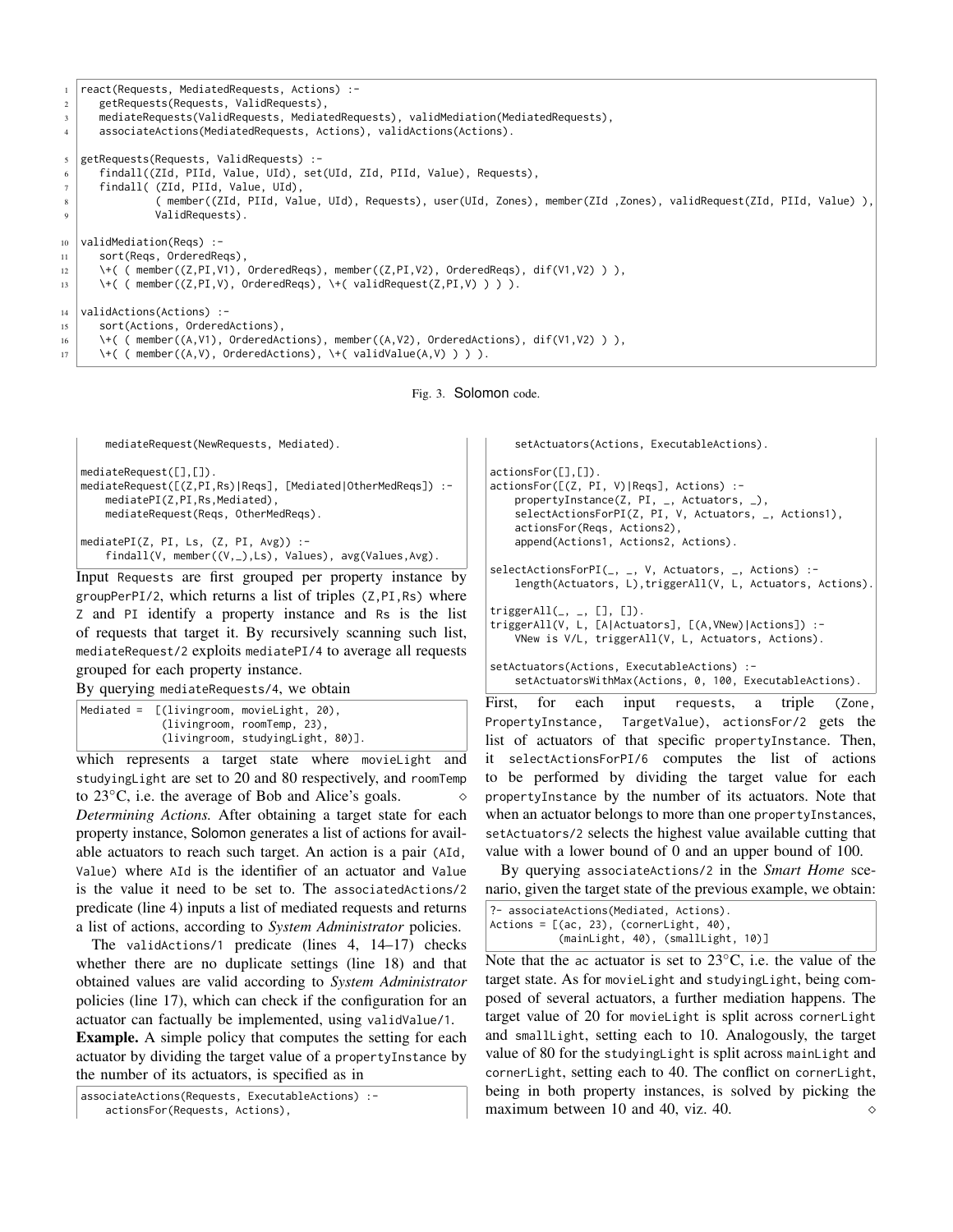## V. SMART BUILDING EXAMPLE RETAKEN

<span id="page-5-0"></span>In this section, we exploit Solomon to answer the questions raised about the *Smart Building* scenario of Sect. [II-B.](#page-1-3)

The answer to Q1 is obtained by first specifying different zone(ZoneId, MediationPolicy) facts for the rooms in the smart building (Fig. [1\)](#page-1-4), as in

| $zone(room_E_1, east).$   |  |
|---------------------------|--|
|                           |  |
| $zone(room_E_2, east).$   |  |
| $zone(room_E_3, east).$   |  |
| $zone(room_E_4, east).$   |  |
| $zone(room_W_1, west)$ .  |  |
| $zone(room_W_2, west)$ .  |  |
| $zone(room_W_3, west)$ .  |  |
| $zone(room_W_4, west)$ .  |  |
| zone(commonRoom_E, east). |  |
| zone(commonRoom_W, west). |  |

The east and west literals identify two different mediation policies, specified by *System Administrator*, to be applied to the property instances grouped under the zone. Such grouping can be obtained by specifying suitable propertyInstance(ZId, PIId, TypeId, Actuators, Sensors) facts as, for instance, in

| propertyInstance(room_E_1, roomTemp, temp,   |
|----------------------------------------------|
| [acOdd_E, heater], [tempOdd_E]).             |
| propertyInstance(room_E_1, roomLight, light, |
| [biglightRoom_E_1, smalllightRoom_E_1],      |
| $[lightRoom_E_1]\$ .                         |
| propertyInstance(room_E_3, roomTemp, temp,   |
| $[accOdd_E], [tempOdd_E]).$                  |
| propertyInstance(room_E_3, roomLight, light, |
| [biglightRoom_E_3, smalllightRoom_E_3],      |
| $[lightRoom_E_3]$ .                          |
|                                              |

that describes the sensors and actuators available in the *Room 1* and *Room 3* of the East wing. Note that the two rooms share the acOdd E actuator for the A/C system and that *Room 1* contains the heater actuator that is not available in *Room 3*.

Based on the knowledge representation above, we can now answer Q2 by suitable implementations of mediateRequests/2. Indeed, the *System Administrator* can easily declare mediation policies to solve user-user and user-admin conflicts in a context-aware manner. Such behaviour can be obtained through predicate mediatePI/4 (which is used by mediateRequests/2 as illustrated in Sect. [IV\)](#page-2-0) :

|                                               | mediatePI $(Z, PI, Ls, (Z, PI, Avg))$ :-           |  |  |
|-----------------------------------------------|----------------------------------------------------|--|--|
| findall( $V$ , member( $(V,$ ), Ls), Values), |                                                    |  |  |
|                                               | avg(Values, AvgTmp),                               |  |  |
|                                               | zone(Z, MediationPolicy),                          |  |  |
|                                               | propertyInstance(Z, PI, Prop, _, [Sensor]),        |  |  |
|                                               | sensorValue(Sensor, SensedValue),                  |  |  |
|                                               | findValue(Policy, Prop, SensedValue, AvgTmp, Avg). |  |  |

First mediatePI/4 averages all user requests for a specific propertyInstance so to mediate possible user-user conflicts. Then, it exploit findValue/4 to mediate between the obtained average with the global policy enforce by the *System Administrator*. Such mediation is based on the MediationPolicy of the wing (i.e. east, west), on the property type Prop (i.e. light, temp) on the value obtained by the sensor of that instance (i.e. SensedValue) and on the computed average value AvgTmp.

Fig. [4](#page-6-1) lists the code of predicate findValue/4. The first clause of findValue/4 (lines 1–4), manages the temperature in both wings in the same way. After determining the current season (line 2), it enforces that the target value is within the season-dependent ranges specified for sustainability purposes (line 3–4), viz.  $18-22\degree$ C in Winter and Autumn and 28– 24◦C in Summer and Spring. The second and the third clauses of findValue/4 (lines 5–6 and 7–10) manages instead the environmental brightness, depending on the wing of the room, on the current brightness and the weather. This process determines a mediated target state that reconciles all useruser and user-admin conflicts on each property instance, which fully answers Q2.

Finally, the answer to  $\overline{O3}$  is achieved through the implementation of the associateActions/2 predicate. In our *Smart Building*, the policy we chose to adopt consists of dividing the workload equally between the various actuators, with the only exception of the heater that only accepts two values, viz. 0 or 100. The code is similar to the one proposed in the previous section for the *Smart Home*, in which the selectActionsForPI/6 is adapted to the new policy and in case of multiple requests to the same actuator, now the maximum value is chosen.

```
selectActionsForPI(_, _, V, Actuators, _, Actions):-
    length(Actuators, L),triggerAll(V, L, Actuators, Actions).
triggerAll(\_, \_, [], []).
triggerAll(V, L, [A|Actuators], [(A,VNew)|Actions]):-
    dif(A, heater),
    VNew is V/L, triggerAll(V, L, Actuators, Actions).
triggerAll(V, L, [heater|Actuators], [(heater,100)|Actions]):-
    V > 0, triggerAll(V, L, Actuators, Actions).
triggerAll(V, L, [heater|Actuators], [(heater,0)|Actions]):-
    V =< 0, triggerAll(V, L, Actuators, Actions).
setActuators(Actions, ExecutableActions) :-
    setActuatorsWithMin(Actions, -inf,inf, ExecutableActions).
```
First selectActionsForPI/6 computes the number of actuators of the propertyInstance (i.e. L), then triggerAll/4 is called which distributes the workload to the actuators with the exception of the heater. Finally, setActuators choose the maximum in case of multiple sets for a specific actuator (with no lower or upper bound). With this process we can determine the correct configuration for each actuator acting on that state, and mediate between any conflicting configurations that a single actuator possibly receives, answering to Q3.

We conclude this section by describing a use case for the scenario above exploiting the policies described. Suppose that it is a sunny day in winter, with the brightness value sensed in the West common room at 160 out of 255, and user u1 sets the brightness of her room to 0 and the temperature to 18℃. On the contrary, user 3 sets the temperature at 28°. Assume that the two rooms share the A/C system but not the lighting system. Meanwhile, user u4 sets the temperature and brightness of room2, which she is not authorised to handle. Finally, users u2 and u8 are both in the commonRoom E with the same goal for the light but different goals for the temperature (respectively 23◦C and 18◦C).

| season(winter).<br>sensorValue(lightCommonRoom_W, 160).                                                  |  |
|----------------------------------------------------------------------------------------------------------|--|
| $user(u1, [room_E_1, commonRoom_E, commonRoom_W]).$<br>user(u2, [room_E_2, commonRoom_E, commonRoom_W]). |  |
| user(u3, [room_E_3, commonRoom_E, commonRoom_W]).                                                        |  |
| user(u4, [room_E_4, commonRoom_E, commonRoom_W]).                                                        |  |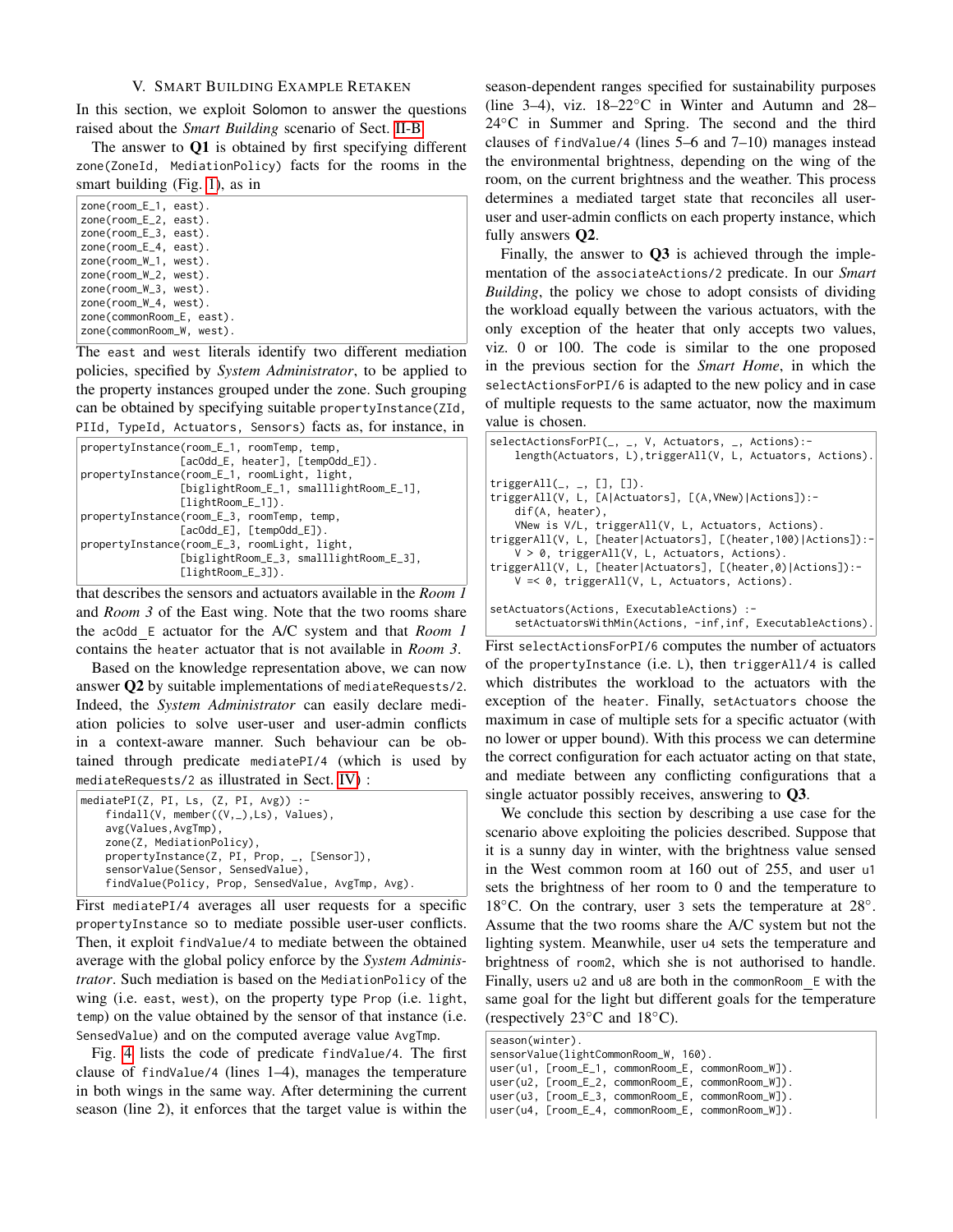```
1 findValue(_, temp, _, TempValue, Value) :-
2 season(S),
3 (((S = winter ; S = autumn), (TempValue > 22, Value is 22; TempValue < 18, Value is 18; Value is TempValue));
4 ((S = summer ; S = spring), (TempValue > 28, Value is 28; TempValue < 24, Value is 24; Value is TempValue))).
5 findValue(east, light, _, LightValue, Value) :-
6 (LightValue > 255, Value is 255; LightValue < 100, Value is 100; Value is LightValue).
  findValue(west, light, Brightness, LightValue, Value) :-
8 ((Brightness > 100, (LightValue > 255, Value is 255; LightValue < 100, Value is 100; Value is LightValue));
9 (LightValue > 255, Value is 255; LightValue < 180, Value is 180; Value is LightValue)).
```
<span id="page-6-1"></span>Fig. 4. findValue/4 implements global policies in the *Smart Building*.

user(u8, [room\_W\_4, commonRoom\_E, commonRoom\_W]). set(u1, room\_E\_1, roomLight, 0). set(u1, room\_E\_1, roomTemp, 18). set(u3, room\_E\_3, roomTemp, 28). set(u4, room\_E\_2, roomLight, 0). set(u4, room\_E\_2, roomTemp, 18). set(u2, commonRoom\_W, commonRoomLight, 255). set(u2, commonRoom\_W, commonRoomTemp, 23). set(u8, commonRoom\_W, commonRoomLight, 255). set(u8, commonRoom\_W, commonRoomTemp, 18).

For each room the result of the mediation phase with the application of global policies described before is:

```
[(room_E_1,roomLight,100), (room_E_1,roomTemp,18),
(room_E_3,roomTemp,22), (commonRoom_W,commonRoomLight,255),
(commonRoom_W,commonRoomTemp,20.5)]
```
where roomLight of room  $E_1$  is bounded on 100 because it is the minimum bound for the light in the East wing, while the roomTemp is within the bounds. Meanwhile, roomTemp of room E 3 is bounded to 22 the maximum temperature allowed in winter. Instead in commonRoom\_W the temperature is the average of the two requests because it is within the boundaries and also the light because we are in the West wing and it is sunny (brightness  $> 100$ ) so the maximum bound is 255, the goal of both users. Finally, the goals of user u4 are ignored because is not authorised to interact with room E 2. Then, the actions to be carried out, given the states computed, will be:

[(acCommonRoom\_W, 20.5), (biglightCommonRoom\_W\_1, 127.5), (biglightCommonRoom\_W\_2, 127.5), (acOdd\_E, 22), (heater, 100), (biglightRoom\_E\_1, 50), (smalllightRoom\_E\_1, 50)]

where the temperature of commonRoom W is managed only by acCommonRoom W and the light is implemented by two main light which equally divide the goal. Meanwhile, acOdd E is the air conditioning system shared by room 1 and 3 and is setted to the maximum of the two goals (18 and 22) and also in room  $E$  1 the heater is working. Finally, the small and big light work together to implement the goal.

## VI. RELATED WORK

<span id="page-6-0"></span>In this section, we discuss some closely related work on the self-management of smart environments. Most of these works fall within three main categories, viz. *goal-oriented* [\[18\]](#page-7-18), *hierarchical* [\[19\]](#page-7-19), and *neural and fuzzy* [\[20\]](#page-7-20).

First, [\[21\]](#page-7-21)–[\[24\]](#page-7-22) and [\[25\]](#page-7-23) propose goal-oriented approaches to conflict mediation. Targeting global goals as energy efficiency, users comfort, and system security, [\[21\]](#page-7-21) presents a solution to manage smart buildings by adding a semantic layer on top of the stack of IoT devices for reaching the desired global goals, exploiting an ontology of goal types. With a more formal approach, [\[22\]](#page-7-24) devise a methodology for autonomic device management describing the evolution of a smart environment as the set of evolutions of single device states, modelled as command sequences. Given a global goal, this solution determines the correct sequence of commands to reach it. Besides, [\[23\]](#page-7-25) proposes an access control mechanism exploiting a priority-based policy negotiation technique to solve user-user conflicts in a smart home, made of multiple devices. Finally, Tartarus [\[25\]](#page-7-23), is a Prolog platform designed to integrate cyber-physical systems and robots, supporting mobility, cloning, and payload carrying. More in general, [\[24\]](#page-7-22) propose a solution for the problem of conflicts resolution in a multi-agent system, through argumentation-based reasoning. Naturally, as per its goal-oriented nature, Solomon enables system administrators to write customised policies that can accommodate sophisticated and expressive mediation policies exploiting for example the semantic ontology described in [\[21\]](#page-7-21) or the negotiation technique proposed in [\[23\]](#page-7-25).

Second, hierarchical solutions for goal mediation have been proposed by [\[19\]](#page-7-19) and [\[26\]](#page-7-26). Dynamic hierarchical goal management for different IoT systems is discussed in [\[19\]](#page-7-19), considering conflicting local and global goals, and the availability of limited resources that can vary at runtime. Regarding security in smart environments and in particular *Smart Office*s, [\[26\]](#page-7-26) propose a hierarchical, agent-based solution that considers the high number of potential users, their security roles and the heterogeneity of devices and spaces. An interesting extension to Solomon is to include hierarchical approaches to solve goals and to consider security aspects as well.

Third, and last, fuzzy logic [\[9\]](#page-7-8), [\[27\]](#page-7-27), [\[28\]](#page-7-28) and neural network [\[12\]](#page-7-11), [\[29\]](#page-7-29) approaches to goal mediation have been studied recently, along with their combination [\[30\]](#page-7-30). Fuzzy logic can be used for context-awareness in Smart Home as illustrated in [\[27\]](#page-7-27), where raw data from the sensors are processed to manages actuators according to the computed context based on the user movement and activity. The works in [\[9\]](#page-7-8), [\[28\]](#page-7-28) propose expert systems to control the A/C of smart buildings, based on the current status of the sensors and the outside temperature. Similarly, [\[30\]](#page-7-30) manages A/C systems through a neuro-fuzzy controller where an adaptive neural network is used to better tuning the fuzzy rules, making them